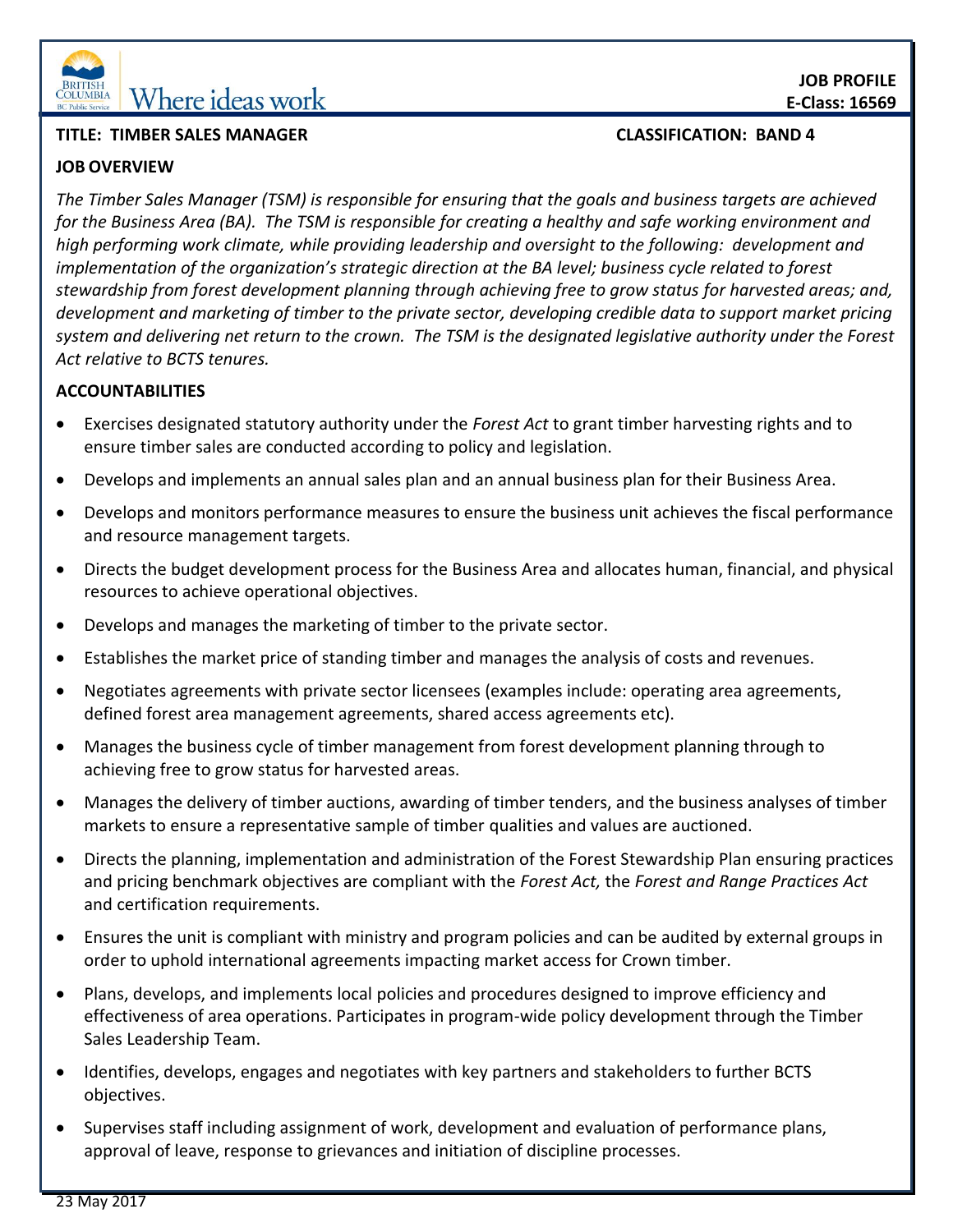# **JOB REQUIREMENTS**

- University degree in a field related to Forestry or Resource Management and 5 years of current program and related forestry experience or more than 10 years of operational forestry experience.
- Experience developing, managing and delivering resource management programs.
- Significant management experience, preferably in a senior manager position including business and organizational planning.
- Experience dealing with politically sensitive and provincially significant issues and with developing policy, procedures and corporate practices.
- Demonstrated experience managing and leading large groups of employees in multi- functional areas
- Experience in strategic business planning, procurement and financial management.
- Demonstrated conflict resolution and issues management experience.
- Experience leading and coaching diverse teams
- Successful completion of security screening requirements of the BC Public Service, which may include a criminal records check, and/or Criminal Records Review Act (CRRA) check, and/or enhanced security screening checks as required by the ministry **(Note: It is important that you read the job posting carefully to understand the specific security screening requirements pertaining to the position).**

#### **BEHAVIOURAL COMPETENCIES:**

- $\bullet$  Service Orientation-(Level 4) is understanding the service needs of a client/customer (internal or external) and actively focusing on anticipating, meeting and exceeding the needs in a timely and appropriate manner.
- Results Focus-(Level 5) is taking action to achieve challenging goals or high standards. It is focusing on the desired outcomes, setting challenging goals, and taking action to meet or exceed them.
- Decisive Insight-(Level 4) combines the ability to draw on one's own experience, knowledge and training and effectively problem-solve increasingly difficult and complex situations. It involves breaking down problems, tracing implications and recognizing patterns and connections that are not obviously related. It translates into identifying underlying issues and making the best decisions at the most appropriate time. At higher levels, the parameters upon which to base the decision become increasingly complex and ambiguous and call upon novel ways to think through issues.
- Strategic Orientation-(Level 4) is the ability to link long-range visions and concepts to daily work, ranging from a simple understanding to a sophisticated awareness of the impact of the world at large on strategies and on choices.
- Developing Others-(Level 3) involves a genuine intent to foster the long-term learning or development of others through coaching, managing performance and mentoring. Its focus is on developmental intent and effect rather than on a formal role of training. For this competency to be considered, the individual's actions should be driven by a genuine desire to develop others, rather than by a need to transfer adequate skills to complete tasks.
- $\bullet$  Impact and Influence-(Level 4) is the ability to influence, persuade, or convince others to adopt a specific course of action. It involves the use of persuasive techniques, presentations or negotiation skills to achieve desired results.